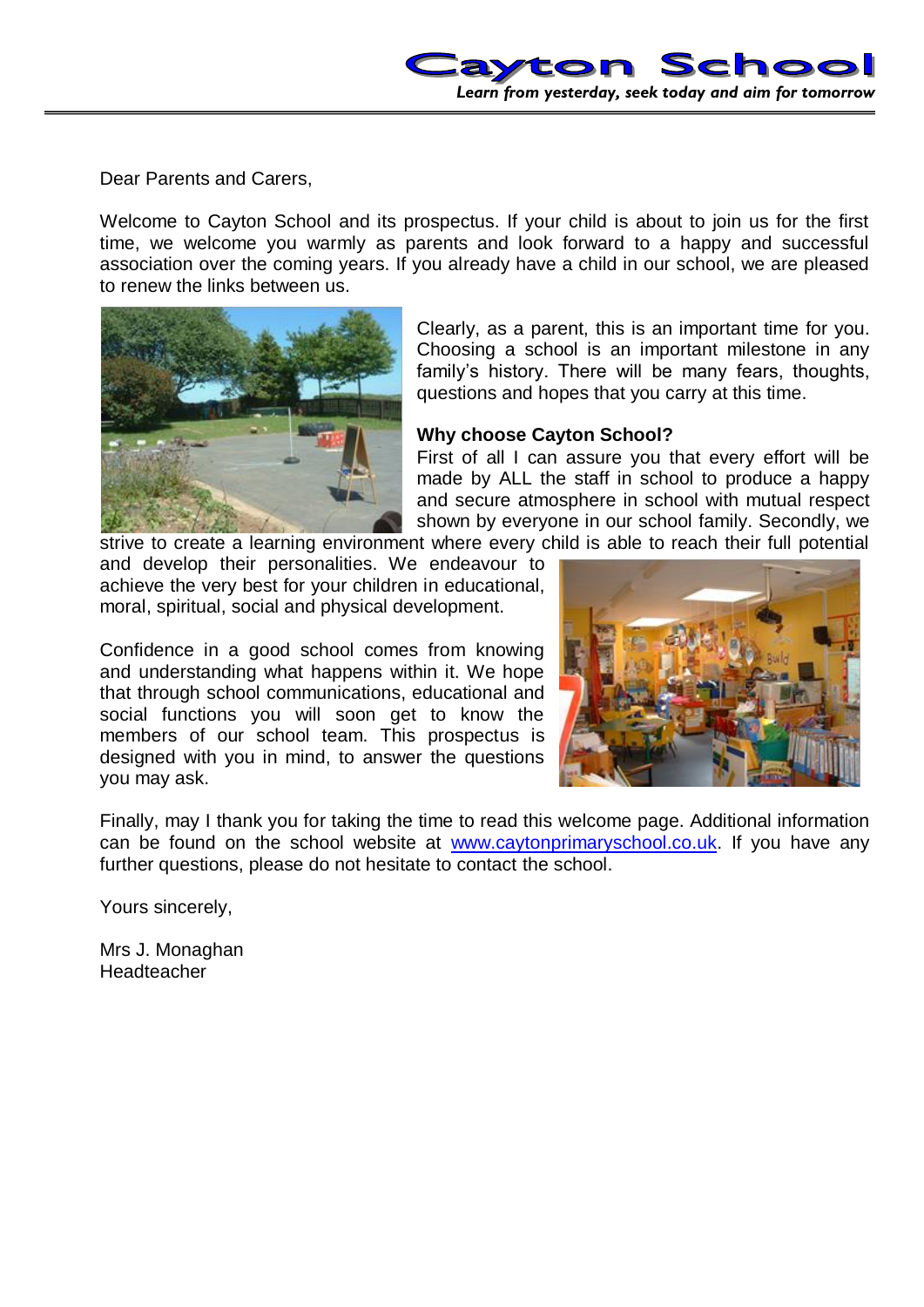

## **School Mission Statement**

To deliver the highest educational standards enabling children and adults to grow, learn and work together in a caring atmosphere where laughter, respect, trust and harmony are highly valued.

## **Educational Aims**

- To help children to develop lively, enquiring and creative minds
- To foster and develop self-confidence and self-esteem
- To help children acquire knowledge, skills and understanding that will enable them to adapt to a rapidly changing world
- To provide a happy, secure, purposeful environment where learning experiences will be both challenging and stimulating
- To develop an inclusive curriculum that will foster relevant thinking, communication and information skills using supportive technologies
- To help children understand and respect religious, spiritual and moral values in a multicultural society showing tolerance of other groups, races, ways of life and points of view
- For adults and children to take pride in their immediate environment and to understand and contribute to the care of the community in which they live and work
- To foster friendship & respect regarding all within the school community of equal importance
- To encourage parents and school to work together to educate and care for the whole child
- To build & develop positive attitudes through hard work, commitment and self discipline to maximise achievement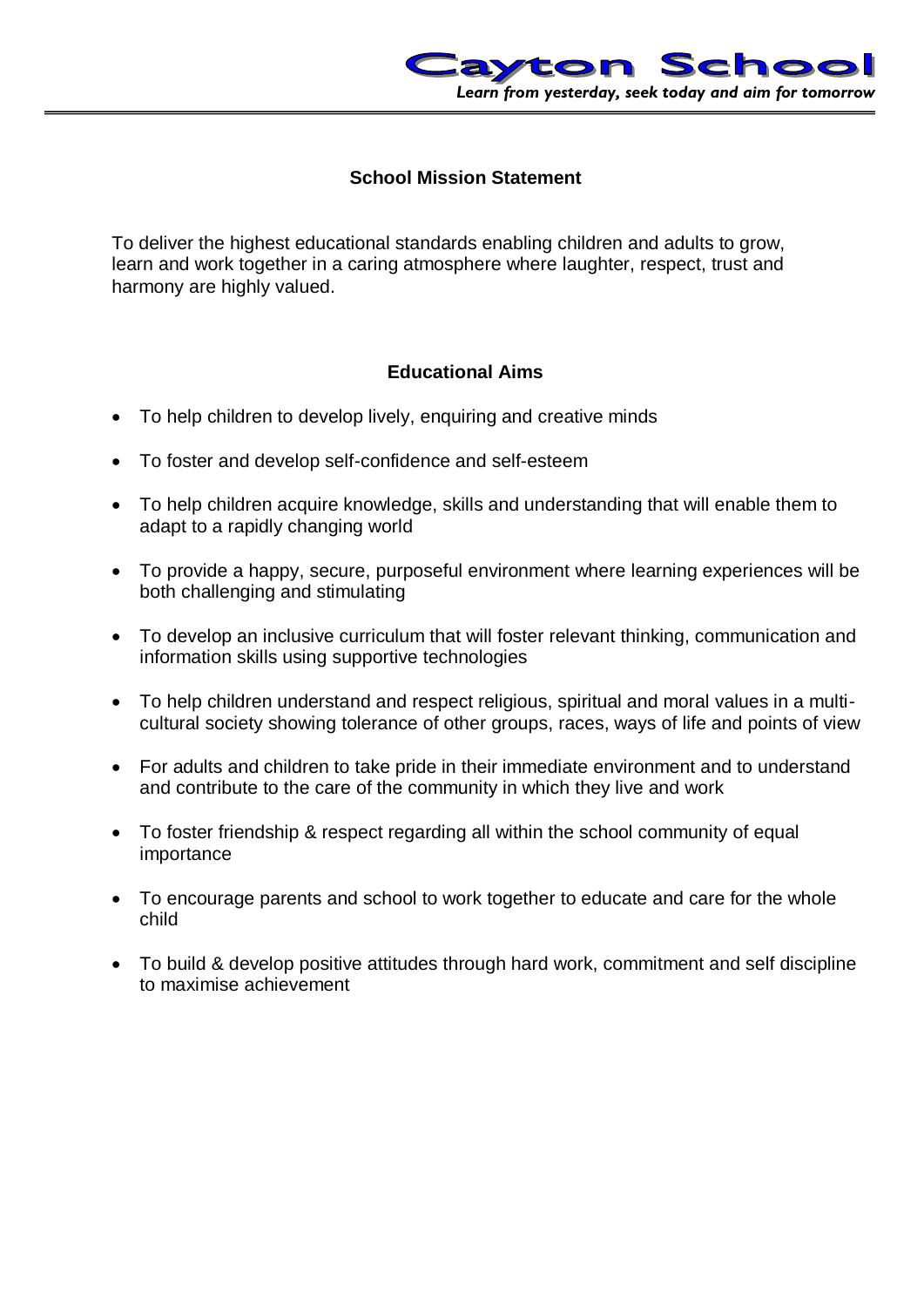## **Where is Cayton School?**

The school is situated on the outskirts of the seaside resort of Scarborough on the East Coast of Yorkshire. It serves the catchment area of Cayton, Osgodby, Lebberston and Gristhorpe, although children come to us from other areas too.

## **What facilities are in the building?**

Cayton School was opened in 1972 to replace the old building which had served Cayton since 1877. The building has 12 classroom areas, including specialist areas such as an ICT room, an Art Centre and Cookery Suite. There is a large playing field and three tarmac playgrounds, for Early Years Foundation Stage, Key Stage 1 and Key Stage 2.

The hall is used as an assembly hall, dining room, occasional teaching area and gym.

Early Years, Key Stage 1 and Key Stage 2 have their own entrances, cloakrooms and toilet facilities.

The front entrance of the school gives access to the administration area and should be used by all visitors. All external entrances have secure locks, but we do rely on your help to ensure that doors are kept closed. The school perimeter is securely fenced to ensure your children remain safe whilst they are with us.



#### **What happens at lunch time?**

The school has its own kitchen which provides hot midday meals each day. Alternatively children may bring a packed lunch to school, or a mixture of the two. Children in the Early Years, Year 1 and Year 2 are entitled to a free school dinner at lunch times.

## **Is there a school bus?**

A public service bus stops just outside of school. Alternatively, children living further afield may be entitled to free transportation to and from school. Please ask at the School Office for further details.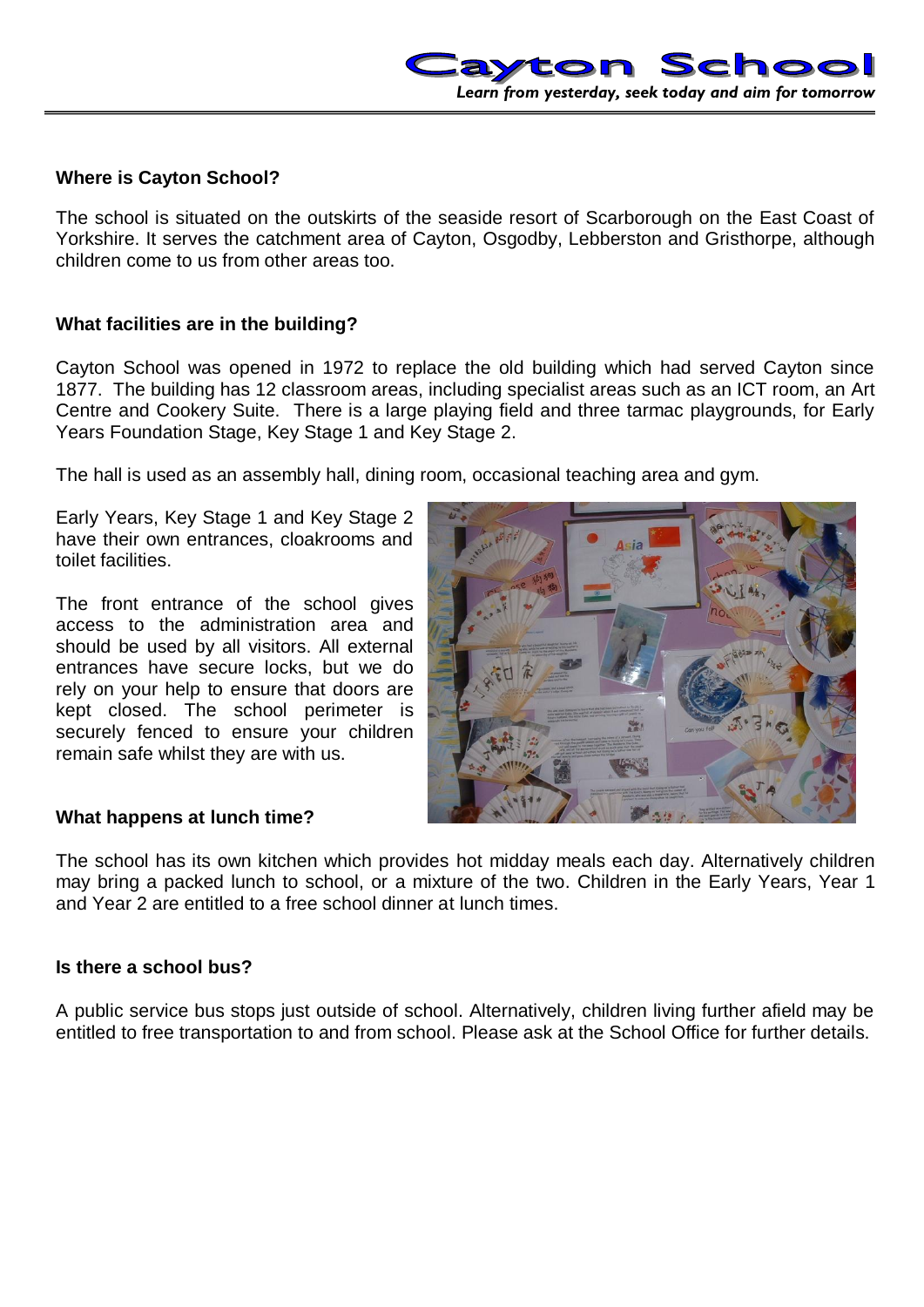

#### **Is there a car park?**

Unfortunately we do not have this facility for parents. Parents may park at the start and end of the day in Jubilee Hall car park but spaces are limited. Please do not park on the zig-zag markings or in the school driveway. For your own safety, children and parents should use the pedestrian entrance at all times. The Police and Community Officers carry out regular patrols at the start and end of the school day so please park considerately. The school cannot and does not accept responsibility for any accidents or damage that may occur in relation to car parking outside the school. *Please take care!*

#### **Does the school offer wrap around care?**

The school has a purpose built wrap around care facility on site which is privately run. More information can be found at [www.buttercuppreschool.co.uk/outofschool.html](http://www.buttercuppreschool.co.uk/outofschool.html)

#### **Who is part of the school team?**

Our school team is an extensive support network providing the best for the children in our care. It consists of school staff – both teaching and non-teaching; governors; parents; support agencies and the children themselves.

#### **What do the School Governors do?**

The school governors are responsible for the school. The day-to-day running of the school is delegated to the Headteacher.

The full Governing Board (GB) of the school meets formally once a term. All parents have the right to read the minutes of GB meetings (apart from those deemed to be confidential) once they have been approved. Formal requests for paper copies can be made to the Chair to Governors via the school.

The GB consists of 12 Governors:

LA Governors (1) Co-opted Governors (5) Parent Governors (2) Staff Governors (4)

The Headteacher is included as a Staff Governor.

Minutes of meetings are taken by the Clerk to Governors. Full details of the Governing Board can be found on the school website.

#### **Useful Addresses***:*

#### **LOCAL AUTHORITY (LA)**

North Yorkshire County Council Children and Young Peoples Service, County Hall, **Northallerton** North Yorkshire, DL7 8AE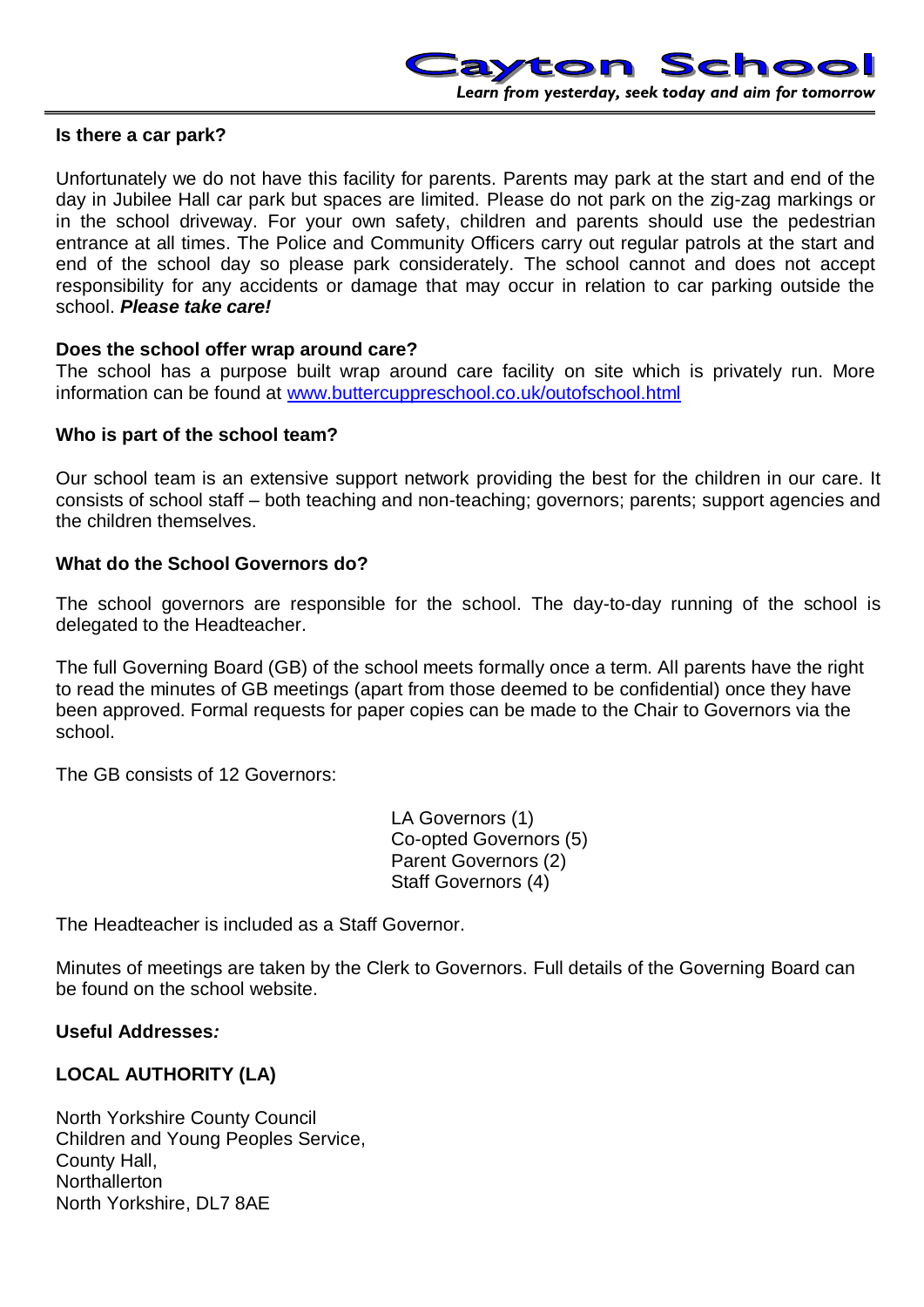

# **Starting School**

## **Who is entitled to enter the School?**

The school welcomes all children and there is an equal right for all children to have access to the school and the provisions made therein.

## **What are the admission arrangements for the School?**

When allocating places to attend School, the LA uses various criteria, including Special Educational Need. Places are given to applicants who reside in the school's catchment area. Thereafter, consideration will be given to those children who live outside the catchment area.

## **How do I apply?**

Please contact the school for initial registration. You must apply for a place to the LA by completing the on-line application at [www.northyorks.gov.uk.](http://www.northyorks.gov.uk/) (a link exists on our school website).

## **What are my options?**



If your application is successful, you will be informed in writing by the Local Authority and have a short space of time in which to confirm the offer.

If your application is unsuccessful, there is an appeals procedure. Please contact the Local Authority for details.

**When can my child start School?**

Children are able to start school in the September following their 4th birthday.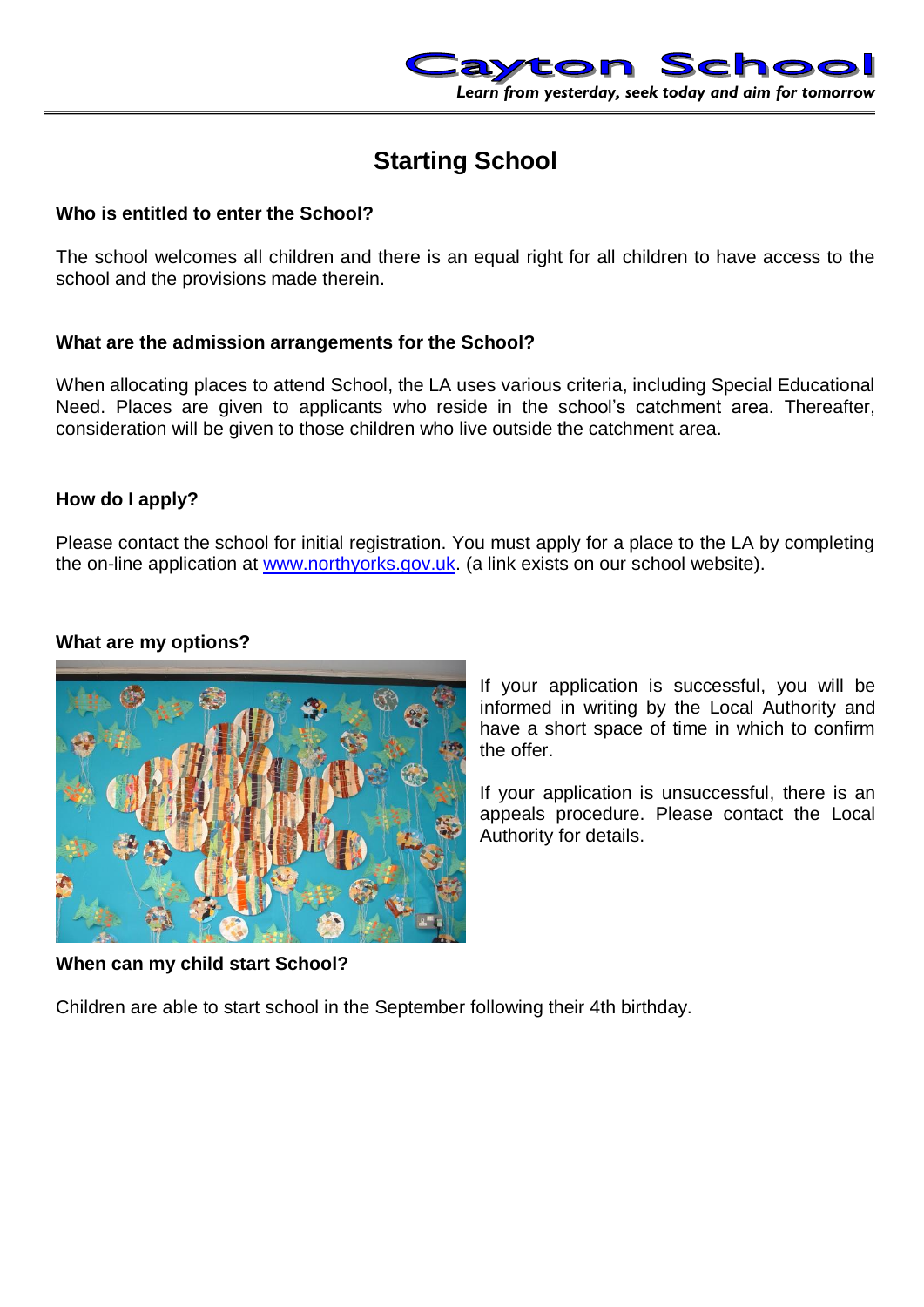

## **Will I get an introduction to School?**

Due to the Coronavirus pandemic, we have had to amend our usual arrangements and no face-toface meetings will be taking place prior to September at the earliest. Communication will by e-mail and we will try and ensure that you and your child have all the information you need to prepare you for this very important step.

In September, you and your child will be invited to a personal 'Meet and Greet' session to support their transition to school life. Further details to follow in due course.

## **What if my child joins the School during a School year?**

We welcome children at any time in the school year. If you are considering joining us, please ring and make an appointment to look around.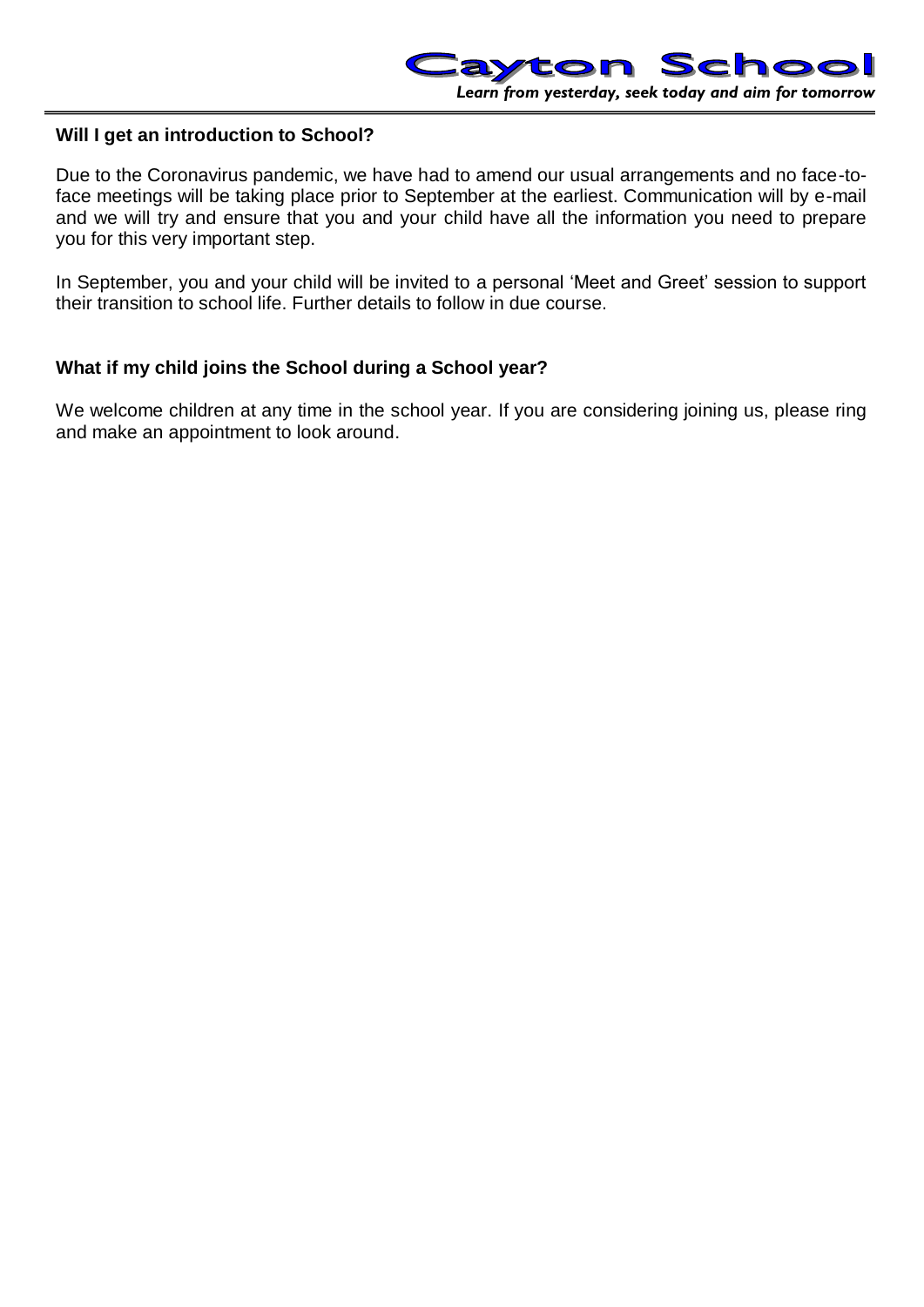

## **School Times and Organisation**

#### **How are the classes organised?**

Currently the school is organised into 7 classes with 1 class per age group. Whenever possible, children of the same year group are placed in the same class, but because of the variation in numbers in every school year, this may not always be possible.

### **How is the School day organised?**

| School commences      | 08.50                                 |
|-----------------------|---------------------------------------|
| Morning break         | 10.30                                 |
| Lunch - EYFS children | $11:50 - 13:00$                       |
| Lunch                 | $12:00 - 13.00$                       |
| Afternoon break       | 14.05 (variable time in EYFS and KS1) |
| School finishes       | 15.20                                 |

\*If Covid restrictions are still in place, key information regarding staggered times will be communicated to you.

Teaching Staff are on duty from 8.40 AM. If your child arrives before this we cannot guarantee that there will be Staff to supervise them. Staff are available at the end of the day, should you need to speak with them.

### **What are the School rules?**

These are few and are in place for the safety and welfare of all the children in our school community. We believe in firm but fair discipline, with an emphasis on self-discipline. Our approach is based on praise, recognition, rewards and sanctions. Cayton Awards are given for making positive contributions. We expect your child to consider others. If your child does not behave in an acceptable manner, we will share our concerns with you, so that we can work together to modify behaviour. The behaviour of a child is a joint responsibility between the child, yourselves and the school.

# **SCHOOL RULES THINK** carefully about what you say to and about others Keep school a **SAFE** place to be **LISTEN** carefully to good advice Be **KIND** - don't hurt or upset people

## **How do the children help to run the School?**

There is a 'School Council' enabling children to join in the decision-making process of the school. Children also have responsibilities at lunchtimes and break times such as, being playground buddies and helping run the school library.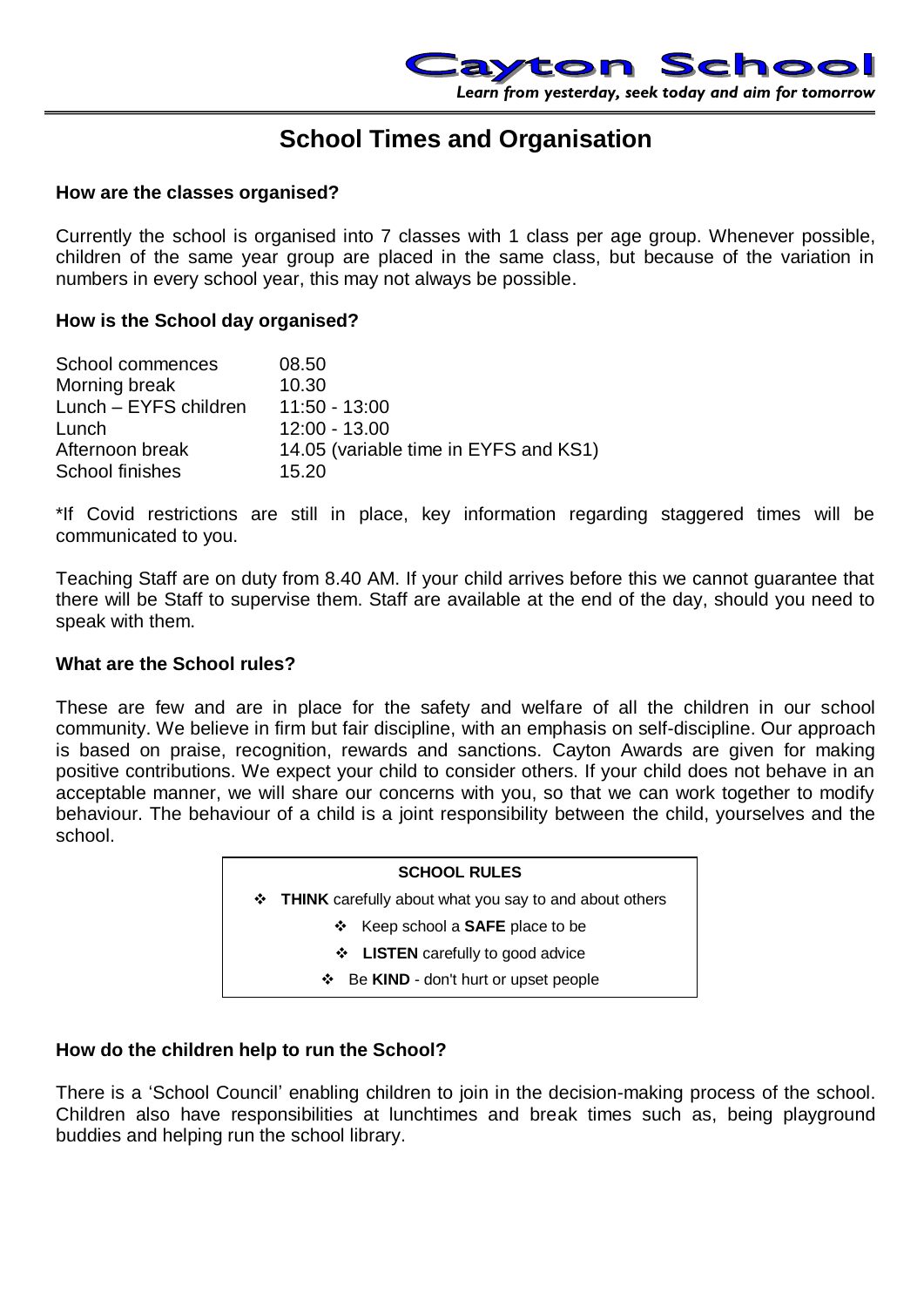

#### **What are the lunchtime arrangements?**

Meals are cooked on the premises daily and we operate a canteen style lunch. We would encourage you to let your child have a healthy cooked lunch where possible. Children in EYFS, Year 1 and Year 2 are entitled to a free school meal at lunchtime. For all other year groups, it would help the School Office if meals could be paid for in advance via ParentPay. Children are supervised by Midday Supervisors (MSA's) at lunchtime. If your child is not staying for a school dinner, we would encourage you to provide a balanced, healthy packed lunch.

#### **Are snacks allowed at break time?**

A variety of healthy snacks are available at morning break from the school snack trolley. If you prefer, healthy snacks may be sent in from home. Children in EYFS, Year 1 and Year 2 have access to daily free fruit from the Governments 'free fruit' scheme.

## **Early Years Curriculum and National Curriculum**

#### **What is the Early Years Curriculum (EYFS) and the National Curriculum (NC)?**

These consist of areas of development in the Foundation Stage (EYFS) and subjects which all children must study at school when in Year 1 to Year 6 (NC).

#### **What are Key Stages?**

The Early Years and National Curriculum organises children into Key Stages (KS).

| <b>Foundation Stage</b> | (EYFS) | 3-5 years  |
|-------------------------|--------|------------|
| Key Stage 1             | (KS1)  | 5-7 years  |
| Key Stage 2             | (KS2)  | 7-11 years |

#### **What about testing?**

All children have to be assessed to monitor their progress during their time at school

| <b>Foundation Stage</b> | - ongoing as part of the children's day to day work including a baseline |
|-------------------------|--------------------------------------------------------------------------|
|                         | assessment during the first couple of weeks at school                    |
| Year 1                  | - phonics screening towards the end of the Summer term                   |
| End of KS1              | - tasks to support teacher assessments                                   |
| End of KS2              | - tests + teacher assessment for writing, reading, grammar, spelling,    |
|                         | punctuation and mathematics                                              |

The dates of these tests are well publicised and we would encourage parents not to request leave of absence during these times.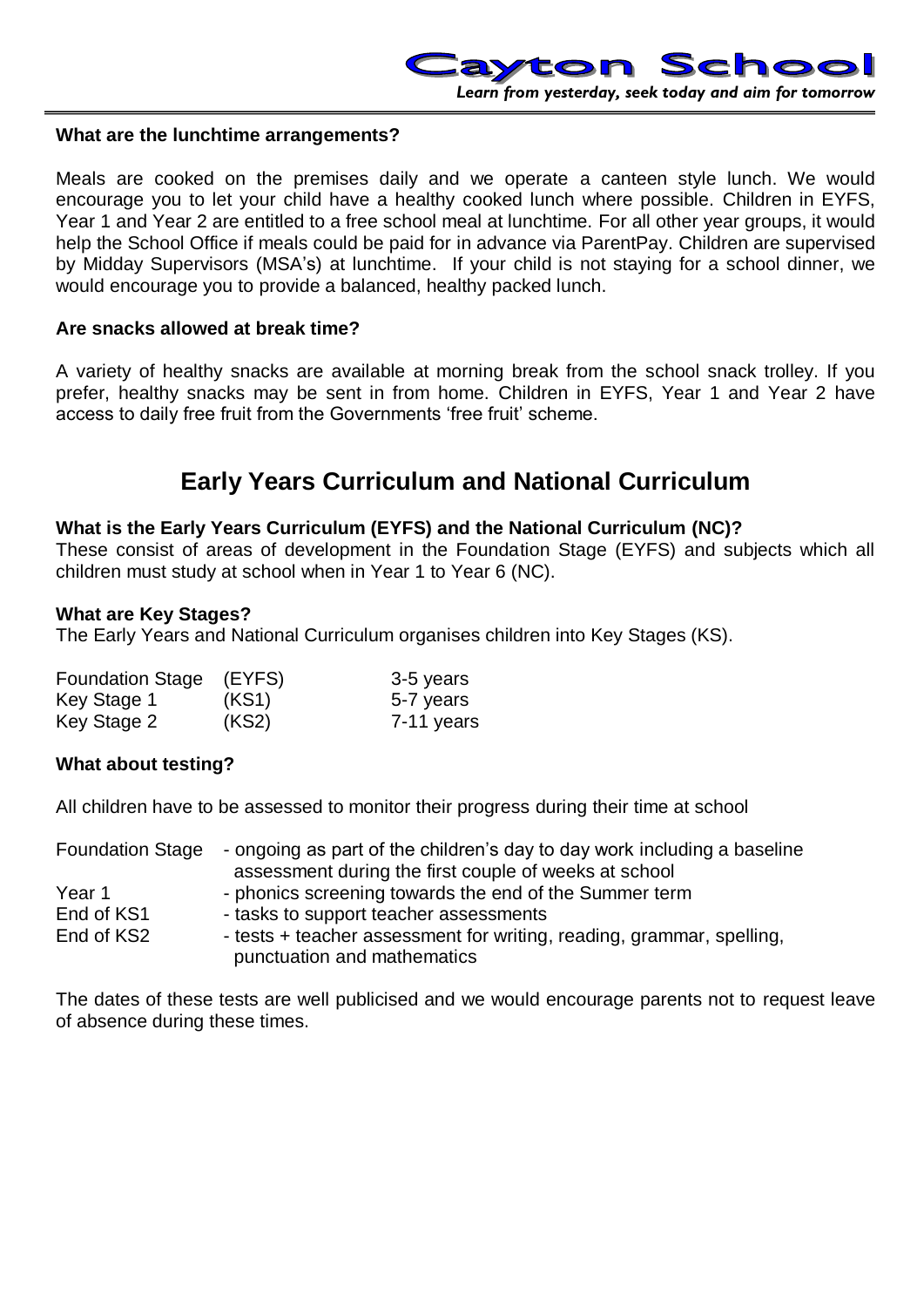

## **What is the School Curriculum?**

The school curriculum contains the following elements:

## **Early Years Foundation Stage (Statutory Framework for EYFS)**

- o **PRIME AREAS**
- o Communication and Language
- o Physical Development
- o Personal, Social and Emotional Development
- o **SPECIFIC AREAS**
- o Literacy
- o Mathematics
- o Understanding the World
- o Expressive Arts and Design

## **National Curriculum (Years 1 – 6)**

- o English
- o Mathematics
- o Science
- o Computing
- o Design Technology
- o History
- o Geography
- o Art & Design
- o Music
- o Physical Education (PE)
- o Religious Education (RE)
- o Personal, Social Health, Citizenship Education (PSHCE)
- o Modern Foreign Language (KS2)
- o Sex and Relationships Education
- o Other Areas

Wherever possible the school actively encourages visitors into school and visits outside of school to supplement the school curriculum.

## **What will my child learn at Cayton School?**

*"Teachers make sure that they plan tasks and learning opportunities that take account of pupils' interests and use stimulating resources to excite interest and develop a life-long love of learning."*

#### *OfSTED*

Details of the curriculum can be found on the school website - [www.caytonprimaryschool.co.uk](http://www.caytonprimaryschool.co.uk/) or by speaking with your child's teacher who will be able to provide you with additional information.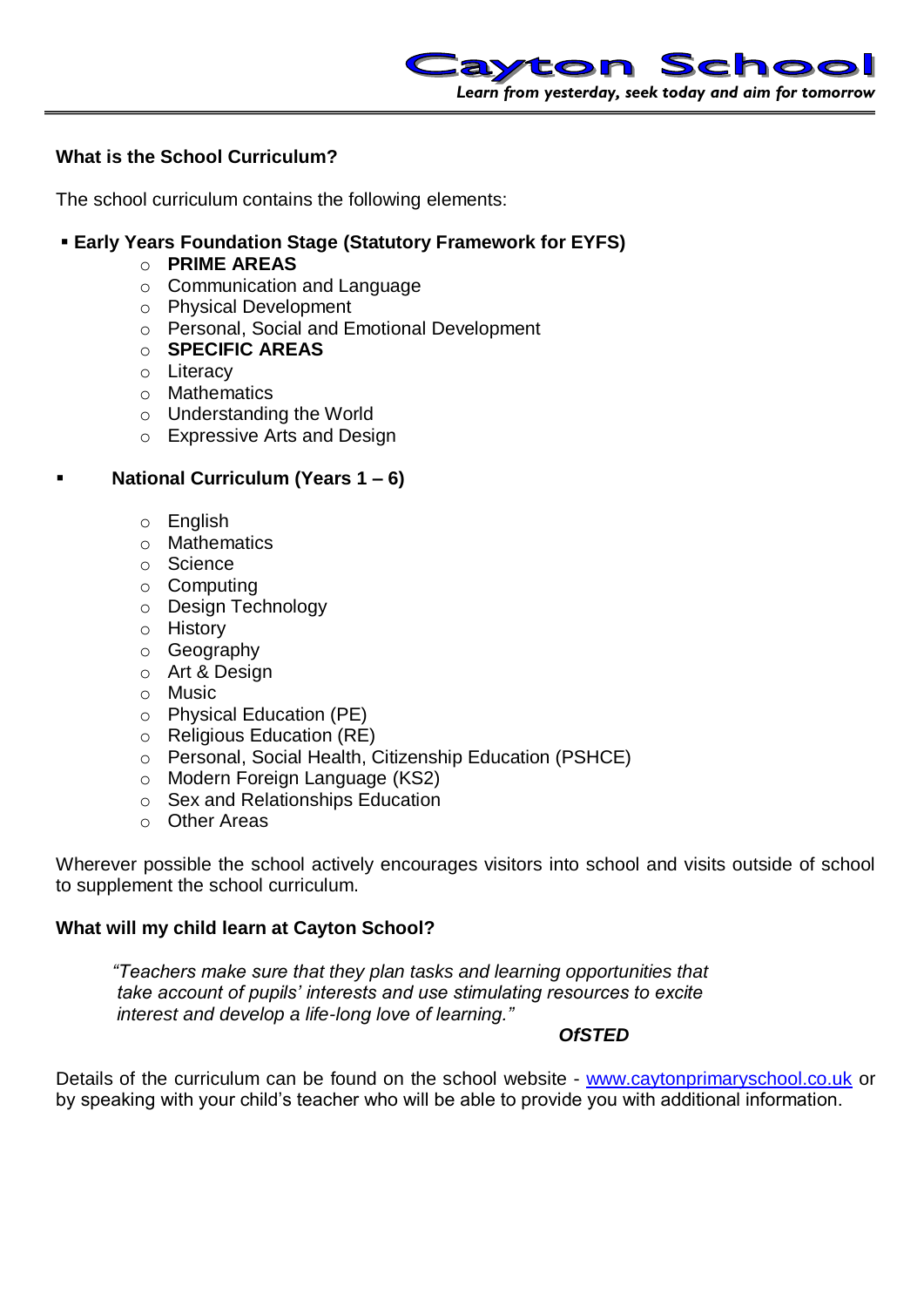## **Are there extra-curricular activities?**

These change termly and details will be communicated to you.

# **Other Aspects of the Curriculum**

## **Do I have to pay for any educational visits?**

Under the 1988 Education Act, where cost is involved, we ask parents to make a voluntary contribution towards the cost of the proposed visit. Without these voluntary contributions it can be very difficult for visits to go ahead. We believe that they enrich the curriculum and make it come to life. There is no obligation to pay. If, however, an activity cannot be funded from parental contributions then, unfortunately, a visit may have to be cancelled.

## **What about Sex and Relationships Education?**

Sex and Relationships Education is statutory from September 2020 and is part of the National Curriculum. Content is appropriate to the age and the maturity of individual pupils.

Our Sex and Relationships Education Policy (SRE) is approved by Governors. Where children ask questions, answers will promote moral values and the value of family life.

## **What about Religious Education (RE)?**

The school is not connected specifically to any church and provides non-denominational religious education for all children. Reference is made to the LA agreed syllabus for RE.

Parents have the right to withdraw their child from RE or worship and, where this is requested, suitable arrangements will be made.

Assembly themes reflect stories and drama relating to school work. Good Work assemblies are held on a regular basis and the school welcomes carefully vetted visiting speakers.

#### **How will I find out about my child's achievements?**

All parents are invited by letter to 'open evenings' in the Autumn and Spring Terms to discuss with the class teachers progress being made by their children. There is also a full written report sent home and an open afternoon, both at the end of the Summer Term.

## **How will my child be supported if there are special learning needs?**

If a difficulty does arise at home, however small, which may affect the routine of your child. We do encourage all parents to discuss the matter confidentially with the class teacher. Teachers are often available before and after school. If however, it is a matter that might take time to discuss, it would be helpful if you could make an appointment to see your child's teacher.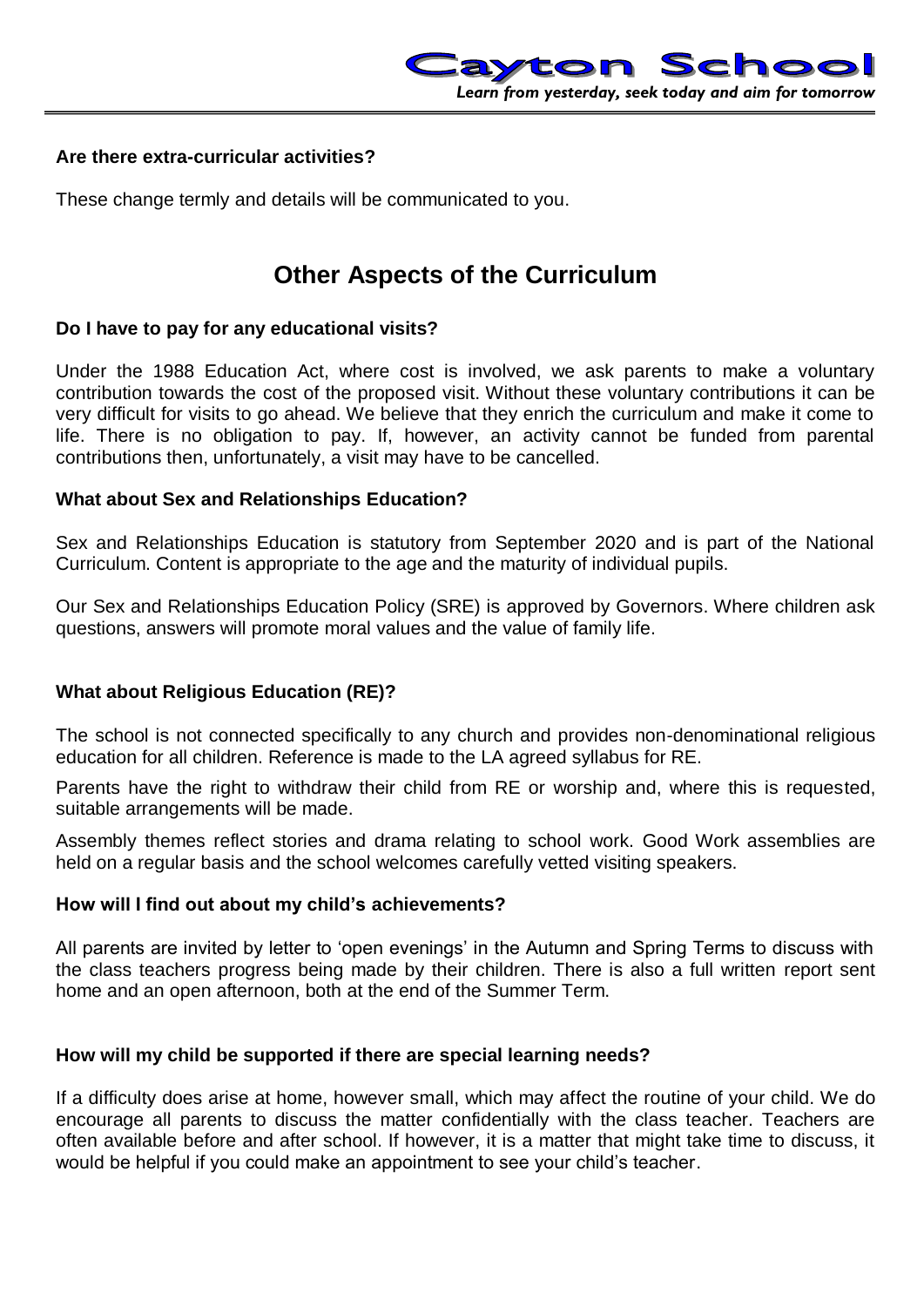

Where extra help is required there is a designated member of staff (SENDCo) who organises extra provision.

The aims of SEN provision are to:

- $\Box$  Identify and assess children with special needs
- $\Box$  Include SEN children alongside their peers where possible
- $\Box$  Meet the individual needs of children through an inclusive curriculum
- $\Box$  Form and maintain links with parents and outside agencies
- □ Tackle child protection issues

## **How does School communicate with me?**

School issues a weekly newsletter. We are part of ParentMail – an electronic way of communicating newsletters and other forms directly to parent's emails. A form will be issued for you to enter your details. Parents of children in EYFS have access to Tapestry and school uses Class Dojo at times to communicate with children and parents at home.



## **Is there a PTA?**

Every parent is welcome to join the 'Friends of Cayton School' (FCS), which is run by a small but active committee.

FCS hold a variety of events throughout the school year to raise money in order to support the work of the school.

**What if my child becomes ill during the school day?**

There will be times when we need to make a phone call to you so that you can take your child home. It is essential that we have emergency contact details. Please inform us of any changes to these.

## **What if my child needs medicine during the school day?**

If your child needs to take any medication you need to speak to the office staff and complete the relevant forms including dosage and time.

Any prescribed medication must be brought to school in its original container and held by the office, not by the child.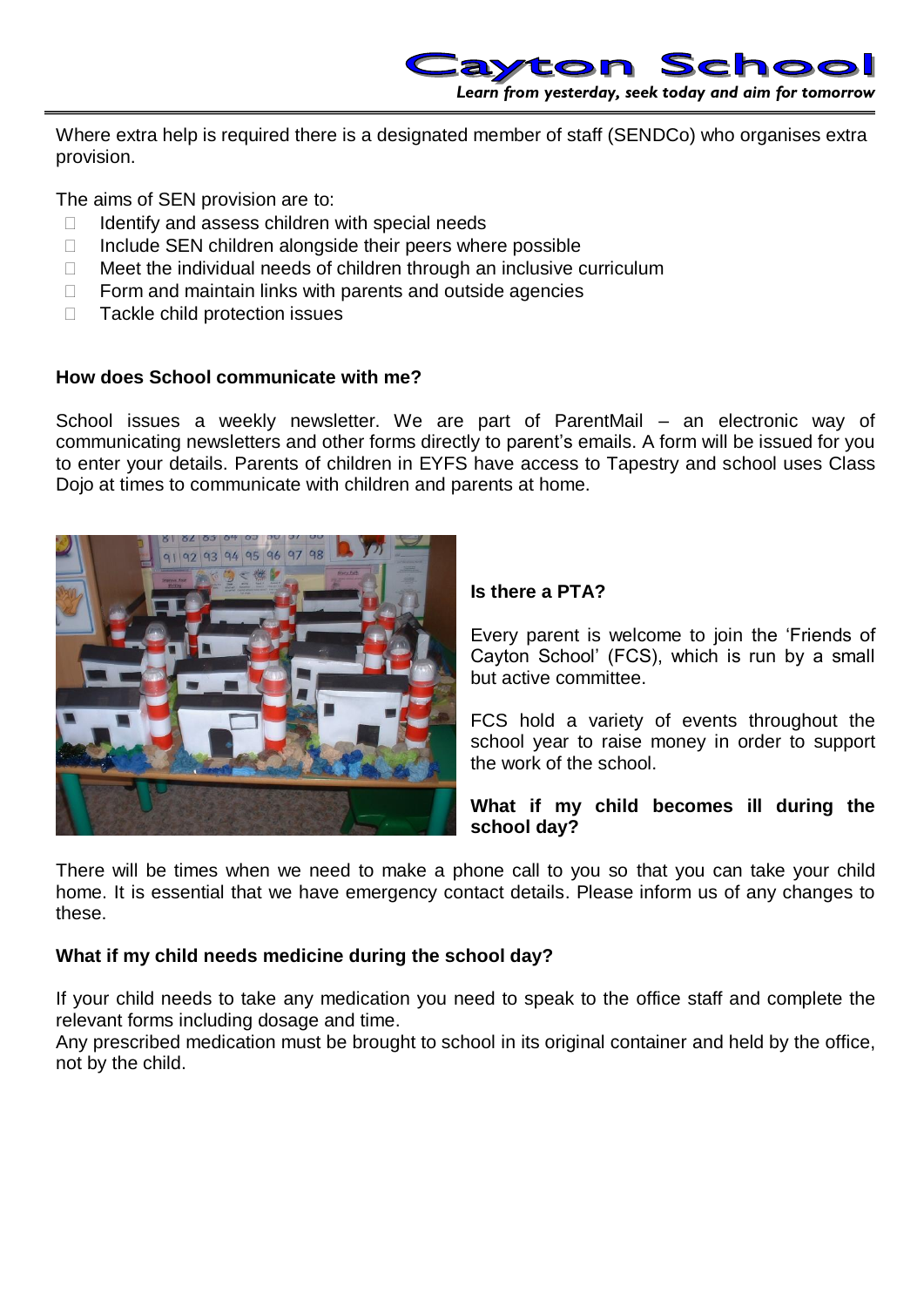

## **What if my child needs to be absent from School?**

Please let us know as soon as possible on the first day of absence. You are asked to refrain from taking holidays during school time (leave of absence). Parents do not have an automatic right to take their children out of school for the purpose of a family holiday. Taking children out of school without prior approval, may result in a fixed penalty fine being issued by North Yorkshire County Council.

### **Can my child leave school during the School day?**

Where a child has to attend a visit to a dentist, optician or hospital please let us know by letter / telephone call in advance. Children should be collected from the Office area.

#### **Is my child allowed to wear jewellery in School?**

For the purposes of safety of the children, no jewellery should be worn by them in school time. Where a child already has pierced ears, then only one pair of small studs are acceptable but not encouraged. The school cannot be held responsible for any injury or loss caused as a result of wearing jewellery. All piercings must be removed or covered during PE for the safety of everyone.

## **What other safety issues do I need to be aware of?**

- $\Box$  Dogs (unless registered guide / hearing dogs) are not permitted into school at any time.
- $\Box$  The school field or grounds should not be used out of school hours, except by prior arrangement with the Governors.
- $\Box$  It is up to parents to arrange any other personal accident insurance. School has undertaken limited personal accident insurance for children taking part in school activities.
- $\Box$  No responsibility can be accepted for monies or valuables in school.
- $\Box$  The school building and school grounds are strictly no smoking areas.

#### **Where do children transfer to Secondary School from Cayton?**

Most of our children move on to George Pindar School (GPS) at the age of 11 years. Secondary school staff visit Cayton to see the children. There is also an opportunity for the children and parents to spend time at GPS. School also has links with other secondary schools in the area and similar arrangements are in place.

#### **What documents can I see relating to the School?**

Under LA regulations, parents can have access to all LA documents relating to the curriculum. If you wish to see any, please make a request at the Office.

All DfE documents are available on their website [www.dfe.gov.uk](http://www.dfe.gov.uk/)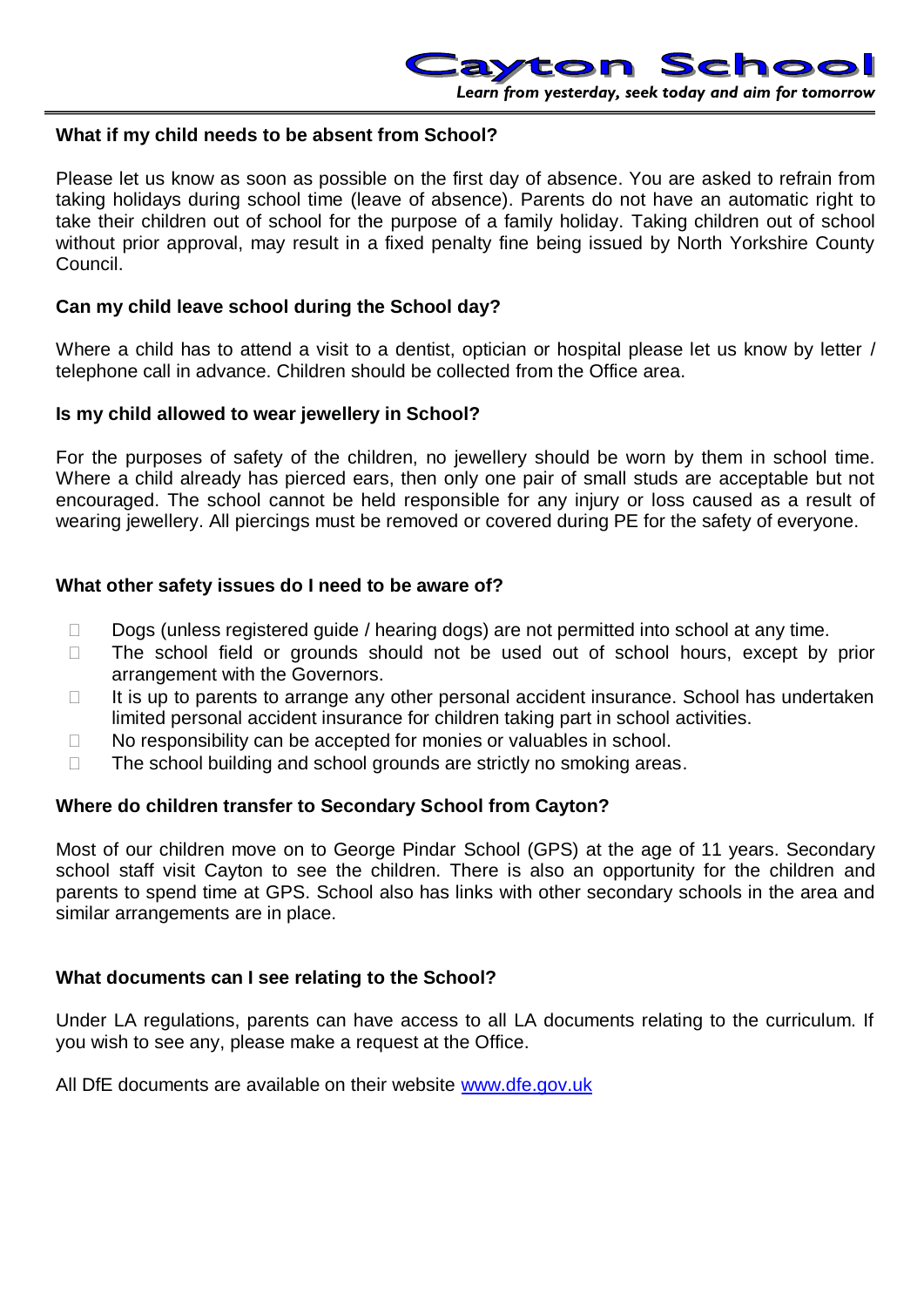

## **How do I make a complaint?**

In the event of a complaint arising about the school, the complainant should, first of all, approach the Headteacher. If the Headteacher is unable to resolve the matter satisfactorily, it should be referred to the Governing Board and/or the LA. A copy of the Complaints Procedure is kept in school for parents to see.

## **How can I arrange a visit to School?**

Parents are invited to contact the school at any time. A member of staff will arrange a mutually convenient time for you to visit the school with your child. Full information about joining the school will be provided.

## **What arrangements are made prior to my child starting School?**

A simple admission form can be completed by parents.

Depending on when your child joins us there may be introductory sessions available to you.

Children to be admitted to the EYFS class will be able to spend some time in that class at a 'Meet and Greet' before they start their education.

Older children who have already been to school elsewhere will be shown the school with their parents and will meet with individual teachers.

## **What forms will I have to complete?**

Currently the following:

- □ LA admissions (this is done online at www.northyorks.gov.uk)
- $\Box$  Personal details form
- □ Home / school agreement
- D Local visits and photograph permission form
- □ ParentMail registration document

## **What is the School uniform?**

We ask that children should come to school dressed in school uniform.

- Grey trousers (short or long)
- Grey pinafore dress or skirt
- $\Box$  Blue and white gingham dress (summer time)
- □ White shirt / polo shirt / blouse
- $\Box$  Royal blue jumper / cardigan / sweatshirt
- Grey, black or white socks / tights
- $\Box$  Black or brown shoes

Sweatshirts, cardigans and polo shirts are available from the Office.